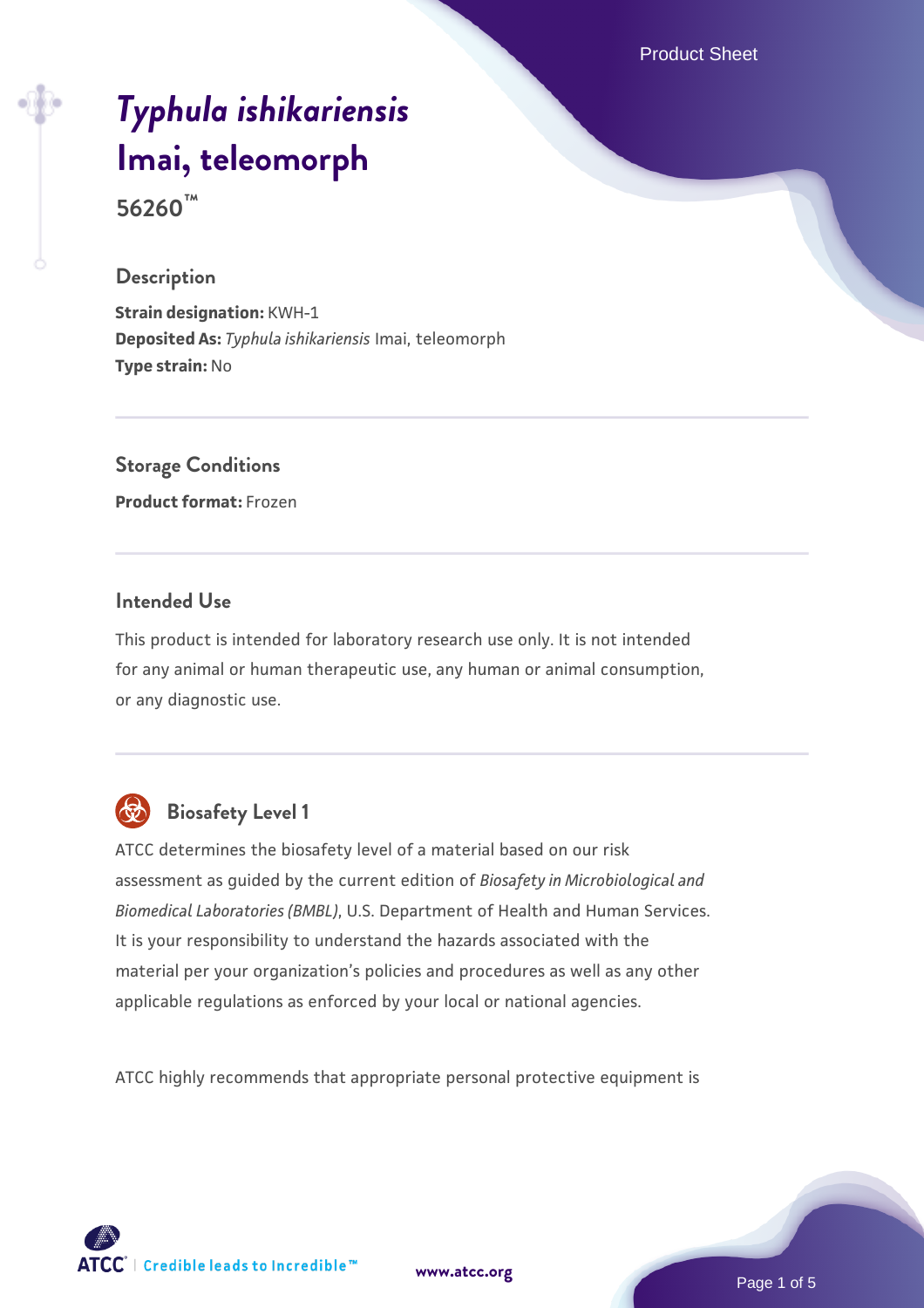#### **[Typhula ishikariensis](https://www.atcc.org/products/56260) [Imai, teleomorph](https://www.atcc.org/products/56260)** Product Sheet **56260**

always used when handling vials. For cultures that require storage in liquid nitrogen, it is important to note that some vials may leak when submersed in liquid nitrogen and will slowly fill with liquid nitrogen. Upon thawing, the conversion of the liquid nitrogen back to its gas phase may result in the vial exploding or blowing off its cap with dangerous force creating flying debris. Unless necessary, ATCC recommends that these cultures be stored in the vapor phase of liquid nitrogen rather than submersed in liquid nitrogen.

## **Certificate of Analysis**

For batch-specific test results, refer to the applicable certificate of analysis that can be found at www.atcc.org.

#### **Growth Conditions**

**Medium:**  [ATCC Medium 336: Potato dextrose agar \(PDA\)](https://www.atcc.org/-/media/product-assets/documents/microbial-media-formulations/3/3/6/atcc-medium-336.pdf?rev=d9160ad44d934cd8b65175461abbf3b9) **Temperature:** 10°C

#### **Material Citation**

If use of this material results in a scientific publication, please cite the material in the following manner: *Typhula ishikariensis* Imai, teleomorph (ATCC 56260)

#### **References**

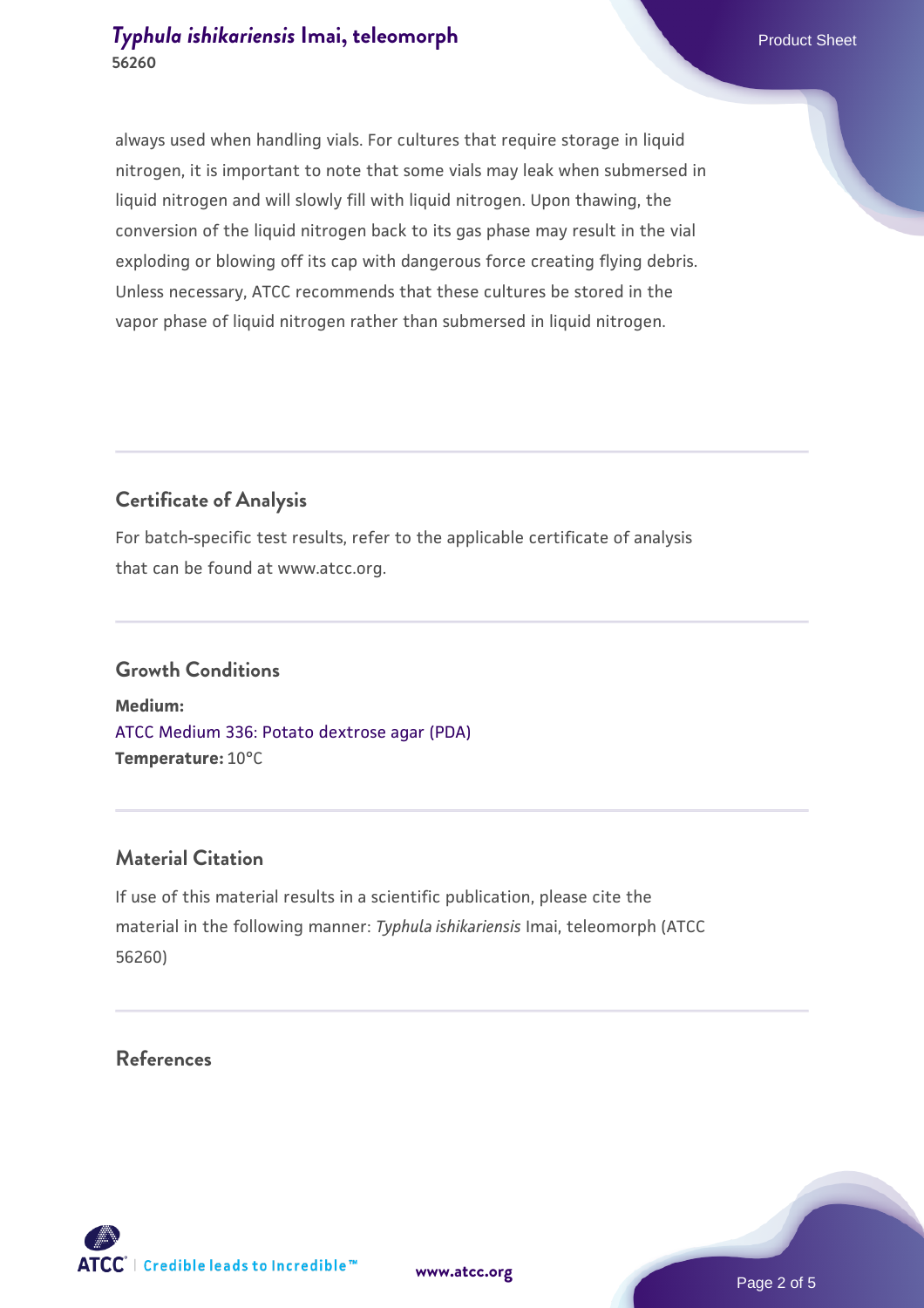#### **[Typhula ishikariensis](https://www.atcc.org/products/56260) [Imai, teleomorph](https://www.atcc.org/products/56260)** Product Sheet **56260**

References and other information relating to this material are available at www.atcc.org.

#### **Warranty**

The product is provided 'AS IS' and the viability of ATCC® products is warranted for 30 days from the date of shipment, provided that the customer has stored and handled the product according to the information included on the product information sheet, website, and Certificate of Analysis. For living cultures, ATCC lists the media formulation and reagents that have been found to be effective for the product. While other unspecified media and reagents may also produce satisfactory results, a change in the ATCC and/or depositor-recommended protocols may affect the recovery, growth, and/or function of the product. If an alternative medium formulation or reagent is used, the ATCC warranty for viability is no longer valid. Except as expressly set forth herein, no other warranties of any kind are provided, express or implied, including, but not limited to, any implied warranties of merchantability, fitness for a particular purpose, manufacture according to cGMP standards, typicality, safety, accuracy, and/or noninfringement.

#### **Disclaimers**

This product is intended for laboratory research use only. It is not intended for any animal or human therapeutic use, any human or animal consumption, or any diagnostic use. Any proposed commercial use is prohibited without a license from ATCC.

While ATCC uses reasonable efforts to include accurate and up-to-date information on this product sheet, ATCC makes no warranties or representations as to its accuracy. Citations from scientific literature and patents are provided for informational purposes only. ATCC does not warrant

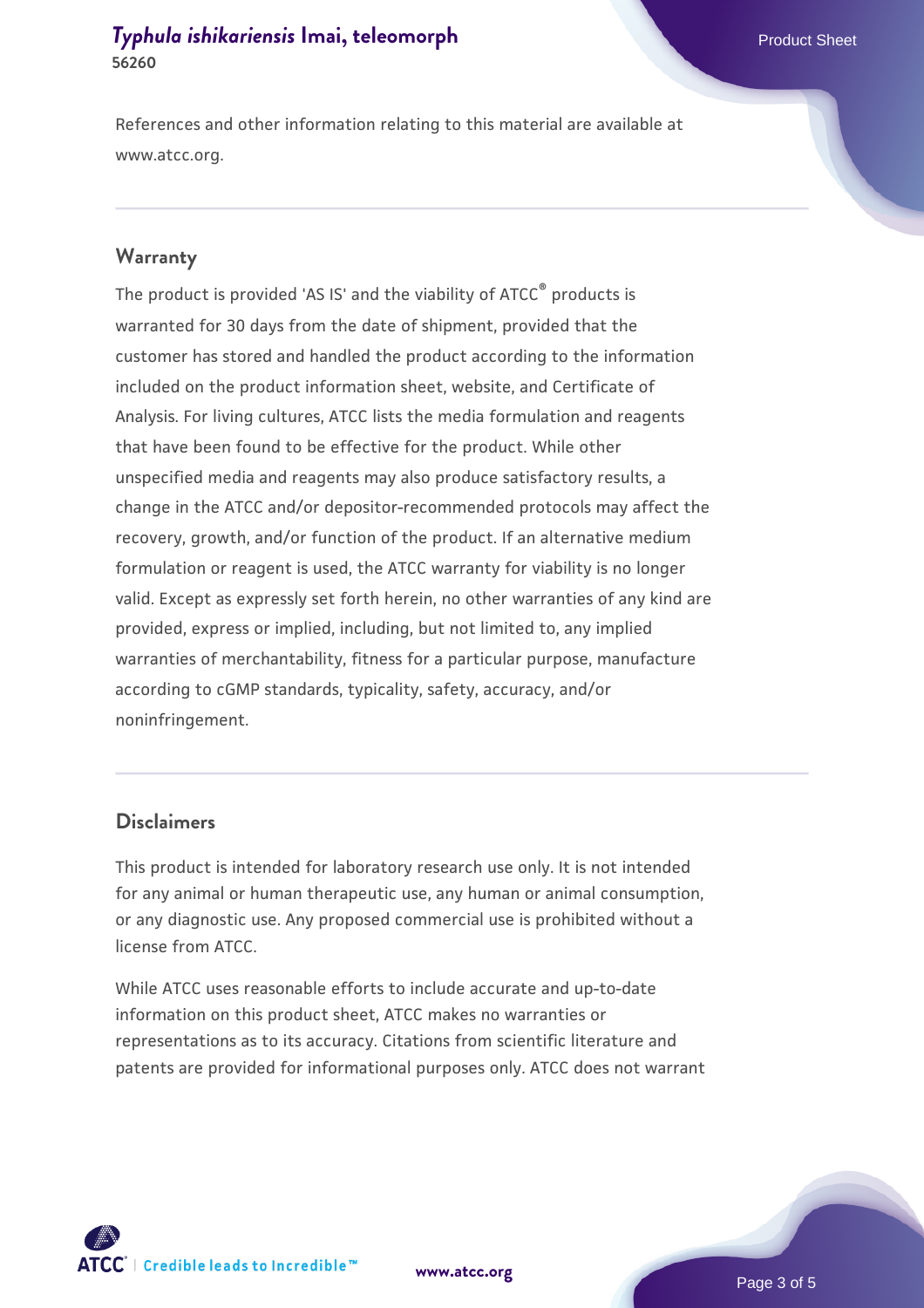that such information has been confirmed to be accurate or complete and the customer bears the sole responsibility of confirming the accuracy and completeness of any such information.

This product is sent on the condition that the customer is responsible for and assumes all risk and responsibility in connection with the receipt, handling, storage, disposal, and use of the ATCC product including without limitation taking all appropriate safety and handling precautions to minimize health or environmental risk. As a condition of receiving the material, the customer agrees that any activity undertaken with the ATCC product and any progeny or modifications will be conducted in compliance with all applicable laws, regulations, and guidelines. This product is provided 'AS IS' with no representations or warranties whatsoever except as expressly set forth herein and in no event shall ATCC, its parents, subsidiaries, directors, officers, agents, employees, assigns, successors, and affiliates be liable for indirect, special, incidental, or consequential damages of any kind in connection with or arising out of the customer's use of the product. While reasonable effort is made to ensure authenticity and reliability of materials on deposit, ATCC is not liable for damages arising from the misidentification or misrepresentation of such materials.

Please see the material transfer agreement (MTA) for further details regarding the use of this product. The MTA is available at www.atcc.org.

## **Copyright and Trademark Information**

© ATCC 2021. All rights reserved. ATCC is a registered trademark of the American Type Culture Collection.

#### **Revision**

This information on this document was last updated on 2021-05-19

#### **Contact Information**